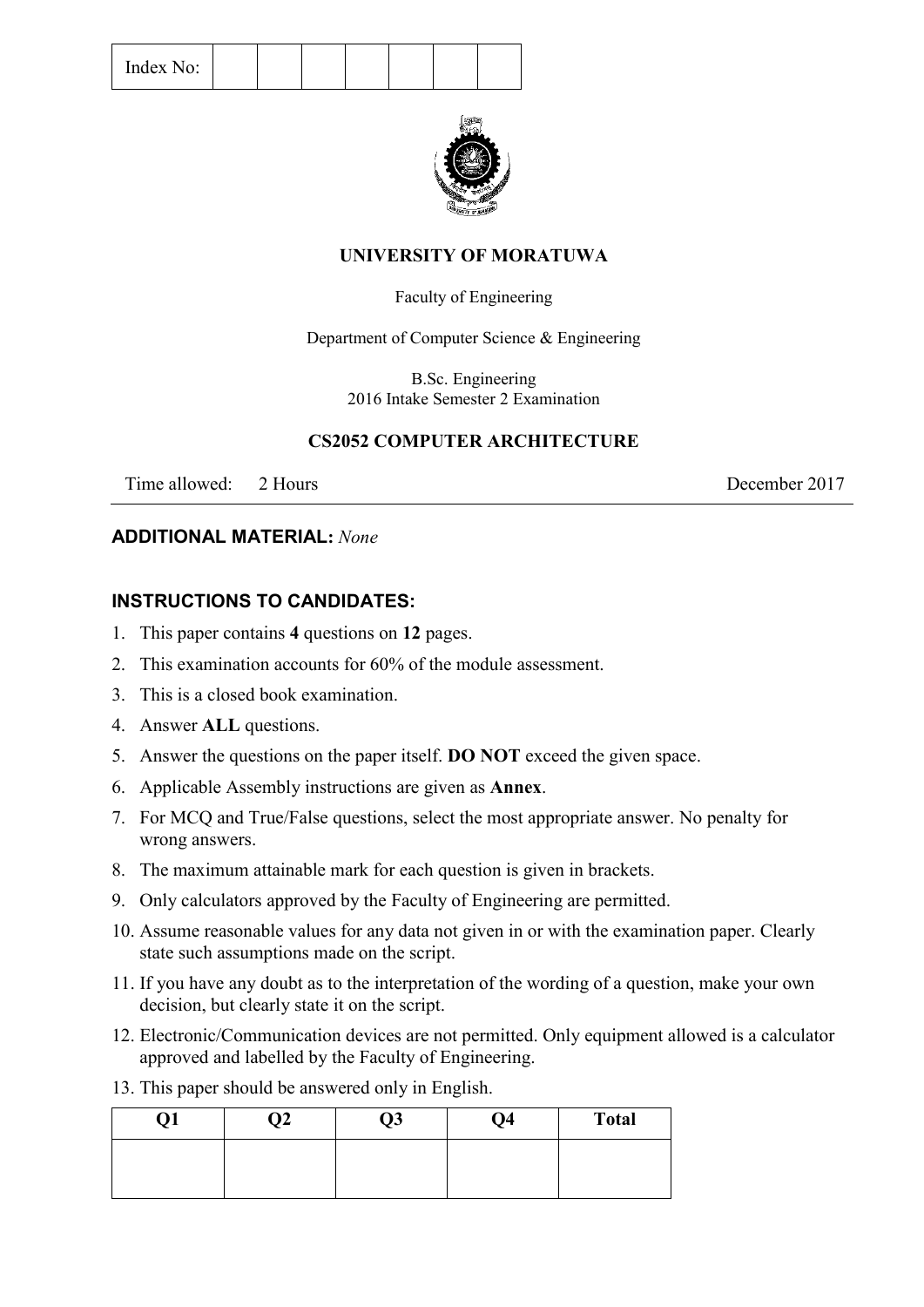Index No: |\_\_\_|\_\_\_|\_\_\_|\_\_\_|\_\_\_|\_\_\_|\_\_\_| [CS2052]

# **Question 1 [25 marks]**

Figure 1 shows the block diagram of a simple microprocessor (a.k.a. nano-processor). Answer following questions based on Figure 1.



Figure 1 – High-level diagram of the microprocessor.

(i) Each 32-way 8-bit Mux can be replaced with Tri-State Buffers and a Decoder. [1 mark] True False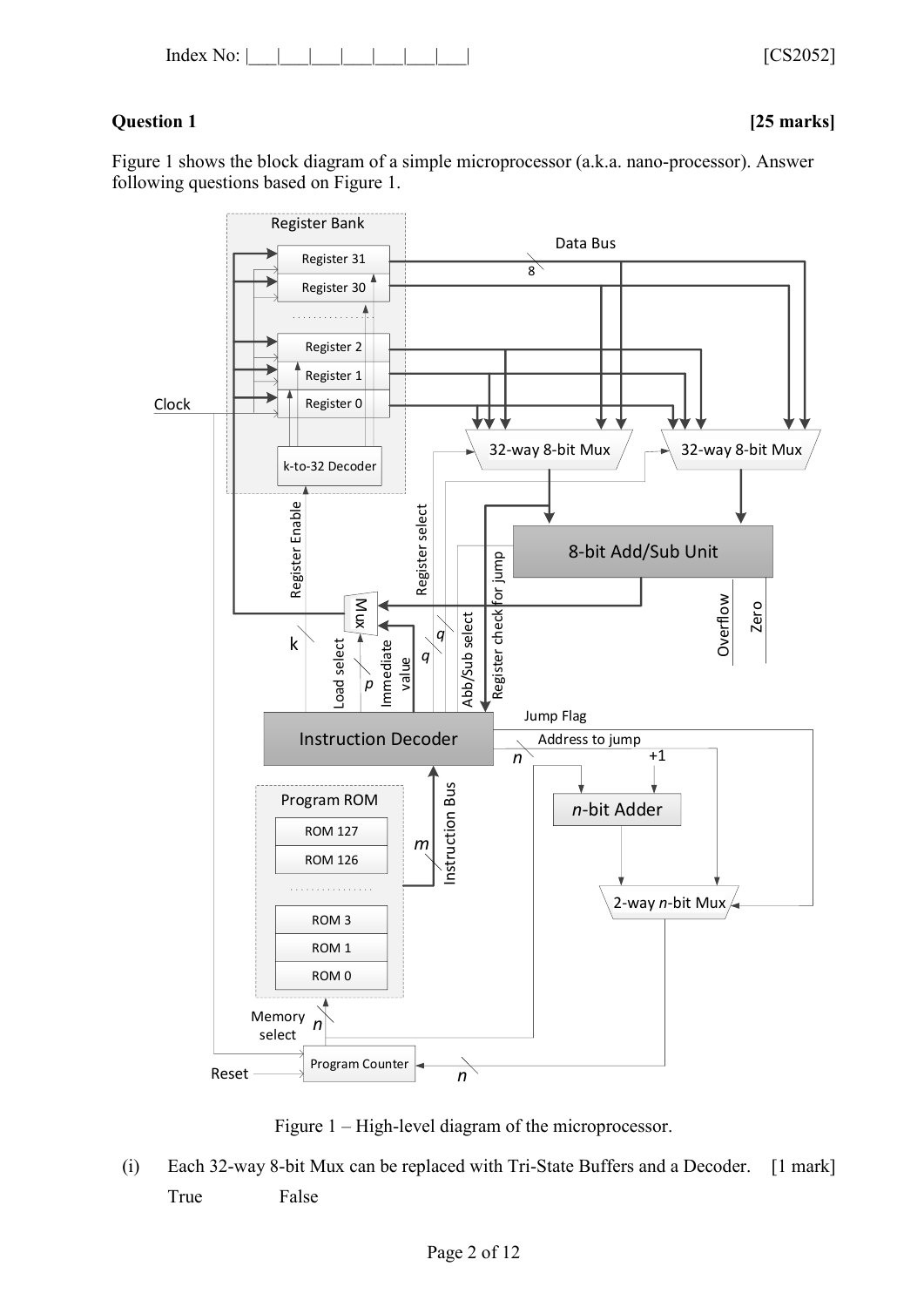Index No: |\_\_\_|\_\_\_|\_\_\_|\_\_\_|\_\_\_\_|\_\_\_\_| \_\_\_\_| [CS2052]

(ii) Identify the size of the following values on the above diagram. [4 marks]

| <b>Value</b>     | <b>No of Bits</b> |
|------------------|-------------------|
| $\boldsymbol{k}$ |                   |
| n                |                   |
| р                |                   |
|                  |                   |

Suppose the microprocessor supports the set of instructions in Table 1.

| <b>Instruction</b>                                                                                                    | <b>Description</b>                                                                                       |
|-----------------------------------------------------------------------------------------------------------------------|----------------------------------------------------------------------------------------------------------|
| Add R <sub>1</sub> and R <sub>2</sub> . R <sub>1</sub> $\leftarrow$ R <sub>1</sub> + R <sub>2</sub><br>ADD $R_1, R_2$ |                                                                                                          |
| <b>BTSC R</b><br>Test given bit, Skip if Clear                                                                        |                                                                                                          |
| Clear R. R $\leftarrow 0$<br>CLR R                                                                                    |                                                                                                          |
| DEC R                                                                                                                 | Decrement R. R $\leftarrow$ R – 1                                                                        |
| GOTO k                                                                                                                | Go to address k, PC $\leftarrow k$                                                                       |
| <b>INC R</b>                                                                                                          | Increment R, $R \leftarrow R + 1$                                                                        |
| MOVL R, l                                                                                                             | Move literal value <i>l</i> to R, R $\leftarrow$ <i>l</i>                                                |
| $SUB R_1, R_2$                                                                                                        | Subtract R <sub>1</sub> and R <sub>2</sub> , R <sub>1</sub> $\leftarrow$ R <sub>1</sub> - R <sub>2</sub> |

As an example, ADD instruction can be further described as follows:

| <b>Instruction</b>        |     | ADD $R_1, R_2$                                                                             |  |  |  |
|---------------------------|-----|--------------------------------------------------------------------------------------------|--|--|--|
| <b>Description</b>        |     | 2's complement addition of register $R_1$ and $R_2$ and store results on $R_1$ .           |  |  |  |
|                           |     | $R_1 \leftarrow R_1 + R_2$ , where $R_1, R_2 \in [0, 31]$                                  |  |  |  |
| <i>m</i> -bit instruction | 101 | <i>k</i> -bits to indicate Register $R_2$   x<br><i>k</i> -bits to indicate Register $R_1$ |  |  |  |

(iii) What is the word length *m* of an instruction? [2 marks]

a)  $12 \text{ bits}$  b)  $13 \text{ bits}$ c)  $14 \text{ bits}$  d)  $16 \text{ bits}$ 

(iv) According to Figure 1 what is the total capacity of the Program ROM in bytes? [2 marks]

| a) | 192 bytes                                                | 208 bytes |
|----|----------------------------------------------------------|-----------|
|    | $\begin{array}{c} \n\bullet \bullet \bullet \end{array}$ | $\bullet$ |

c) 224 byes d) 256 bytes

Considering the following Assembly code answer next 4 questions.

100: ADD 0x10, 0x5 101: BTSC Zero

(v) Write the machine code for the first instruction (i.e., ADD). [2 marks]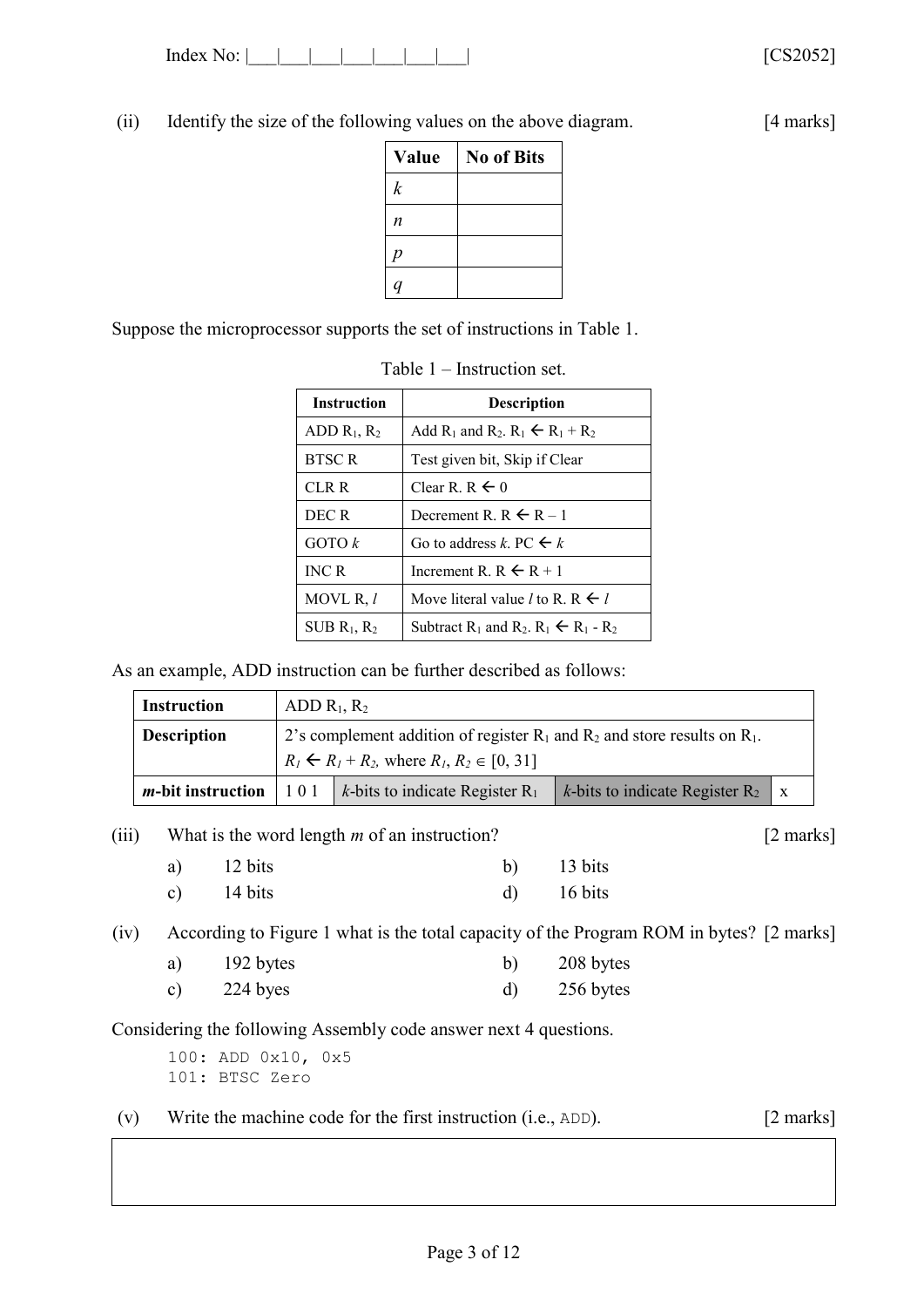| Index<br>ഹ∙ |  |  |  |  |  |  |  |  |
|-------------|--|--|--|--|--|--|--|--|
|-------------|--|--|--|--|--|--|--|--|

(vi) After executing the first instruction (i.e., ADD), what would be the values of Overflow and Zero flags? Assume values stored on registers  $R_{0x10} = 56$  and  $R_{0x5} = 200$ . [2 marks]

| (vii) | Once the ADD instruction is decoded, what bit values will you set for each of the |  |  |  |             |  |
|-------|-----------------------------------------------------------------------------------|--|--|--|-------------|--|
|       | following as control inputs?                                                      |  |  |  | $[4$ marks] |  |
|       | 32-way 8-bit Mux connected to left input of Add/Sub Unit                          |  |  |  |             |  |

| $52$ -way $\delta$ -bit iviux connected to felt input of Add/Sub Only |                   |
|-----------------------------------------------------------------------|-------------------|
| 32-way 8-bit Mux connected to right input of Add/Sub Unit             |                   |
| Register Enable                                                       | 1 1 1 1 1 1 1 1 1 |
| Add/Sub Select                                                        |                   |

(viii) When BTSC instruction is decoded, what bit values will you set for each of the following as control inputs? Assume values stored on registers  $R_{0x10} = 50$  and  $R_{0x5} = 100$ . [2 marks]

| Jump Flag | Address to Jump                                                                             |
|-----------|---------------------------------------------------------------------------------------------|
|           | Write an Assembly program to multiply 2 numbers $x$ and $y$ using the instructions given in |

(ix) Write an Assembly program to multiply 2 numbers *x* and *y* using the instructions given in **Table 1**. You may use the general-purpose registers in Figure 1 to store initial, intermediate, and final values. Comment your code. [6 marks]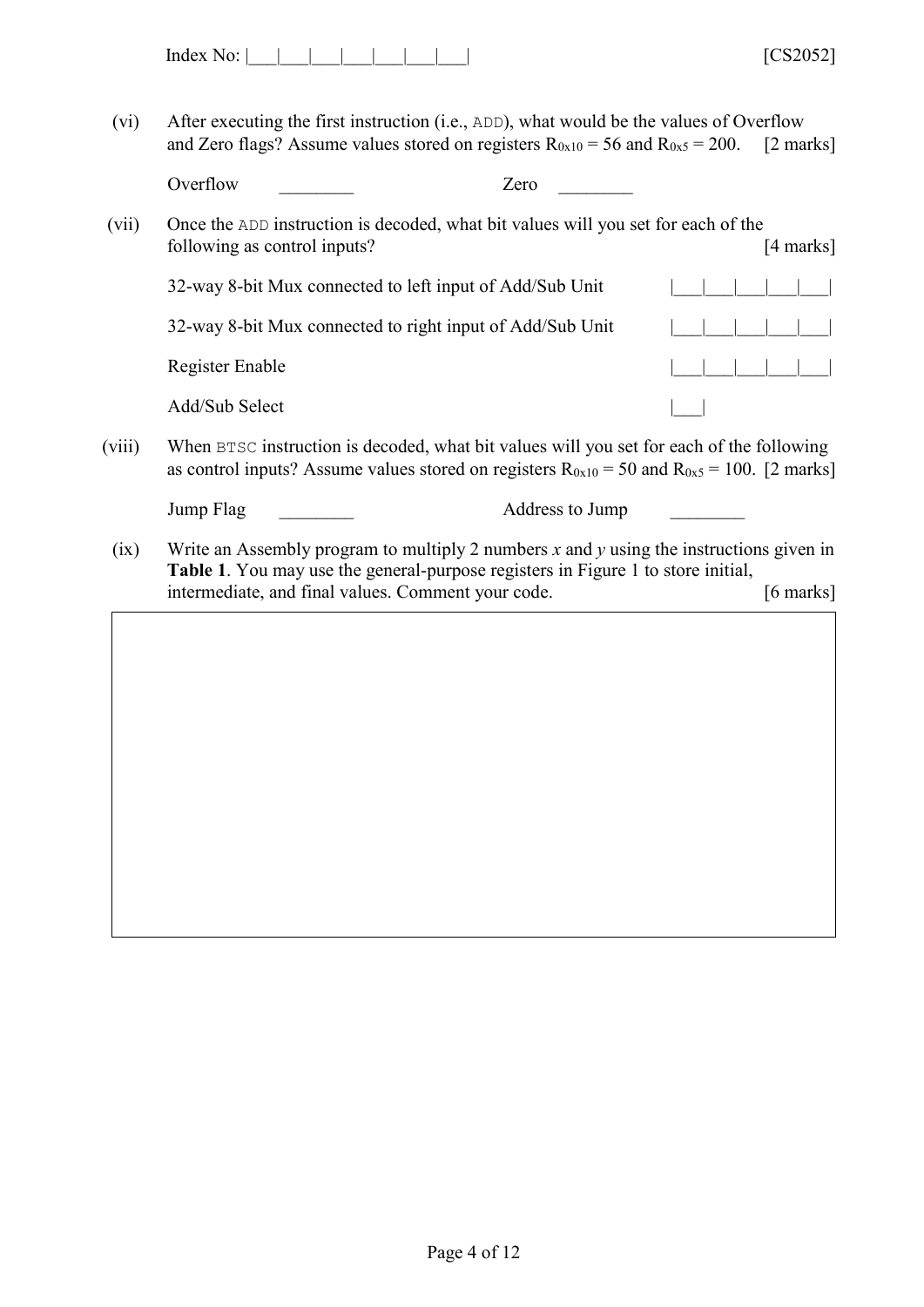| Index |  |  |  |
|-------|--|--|--|
|-------|--|--|--|

# **Question 2 [25 marks]**

[CS2052]

(i) Build a 4-to-1 multiplexer using 2-to-4 decoder. [4 marks]

(ii) Represent –2.72 using Single Precision, IEEE Floating Point standard. [4 marks] Hint: Single Precision standard has a 23-bit mantissa, 8-bit exponent, and 1-bit sign. The exponent is calculated as  $E = e + 127$ .

(iii) "Above number can be represented more precisely using Double Precision, IEEE Floating Point standard." Do you agree or disagree with this statement? Explain. [2 marks]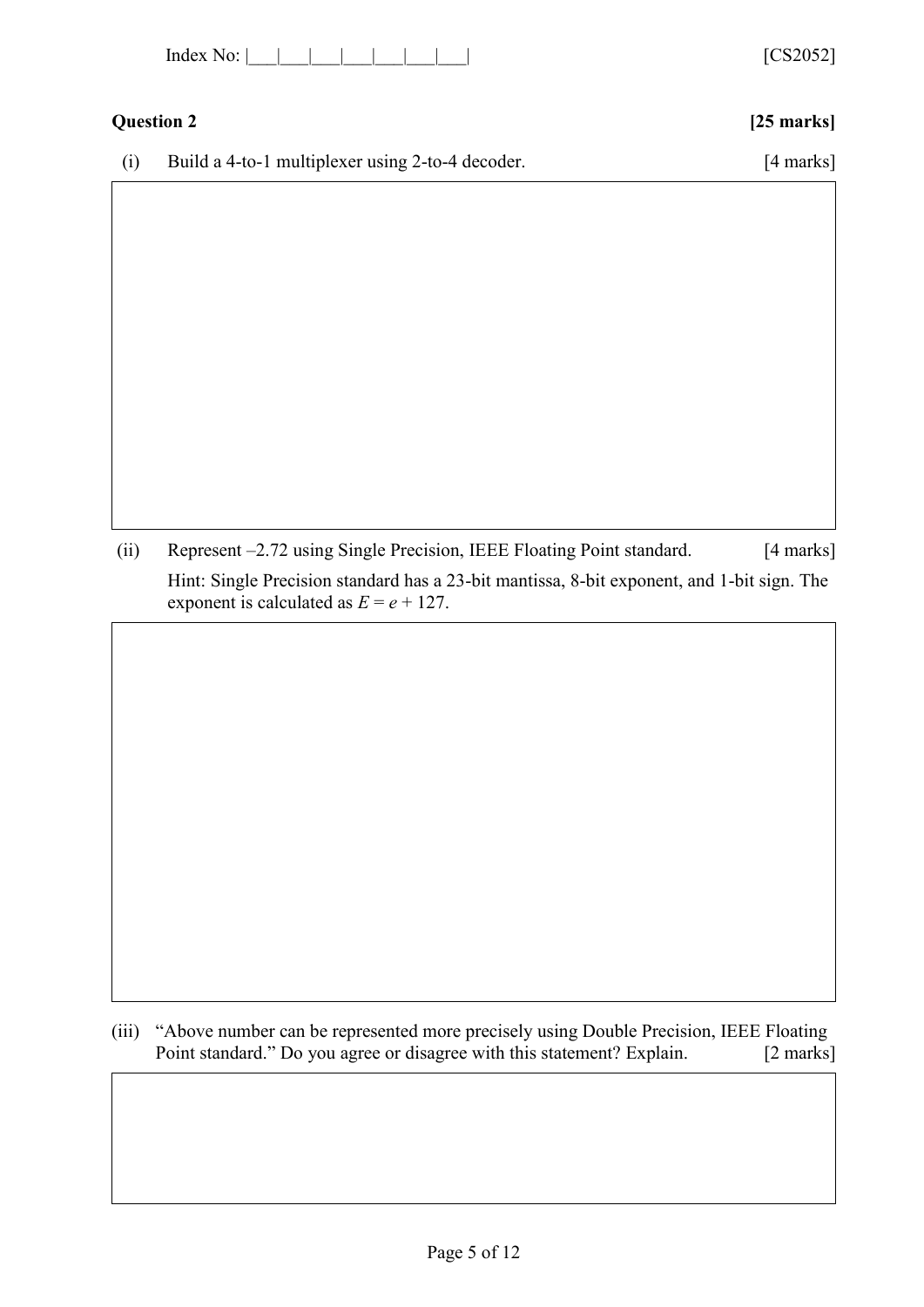| Index No: |  |  |  |  |  |  |  |  |
|-----------|--|--|--|--|--|--|--|--|
|-----------|--|--|--|--|--|--|--|--|

## (iv) Tick **TRUE** or **FALSE**.  $[1 \times 10 \text{ marks}]$

|            |                                                                                                                                                                                          | <b>True</b> | False |
|------------|------------------------------------------------------------------------------------------------------------------------------------------------------------------------------------------|-------------|-------|
| a)         | Computer Architecture is the Blueprint/Plan that is visible to<br>programmers.                                                                                                           |             |       |
| b)         | A 64-bit RCA can be built using 64 half-adders.                                                                                                                                          |             |       |
| c)         | A positive-edge (rising edge) triggered flip-flop changes the state when<br>the clock signal changes from logic 0 to 1.                                                                  |             |       |
| $\rm d)$   | To change from $Q_t = 1$ to $Q_{t+1} = 0$ , J and K inputs of a JK flip-flop need<br>to be set as $X$ , 1.                                                                               |             |       |
| e)         | A good Instruction Set Architecture (ISA) provides convenient functions<br>to higher layer (i.e., programmer) regardless of the complexity of<br>hardware implementation at lower layer. |             |       |
| f          | A flash ROM that can store 16K, 16-bit instructions has a memory<br>capacity of 16KB.                                                                                                    |             |       |
| g)         | Register Indirect Addressing allows large physical addresses to be<br>accessed while having a few address bits in an instruction.                                                        |             |       |
| h)         | If sum of a positive number and a negative number yields a negative<br>result, sum has overflowed.                                                                                       |             |       |
| $\ddot{1}$ | Parallel buses give high throughput over short distances.                                                                                                                                |             |       |
| j)         | Polling is inefficient as it wastes CPU time.                                                                                                                                            |             |       |

- (v) Fill in the blanks using one of the following keywords:  $[1 \times 5 \text{ marks}]$ Buffered, CISC, Compulsory, Conflict, DMA, EEPROM, Interrupts, RISC, Slow, UVEPROM
	- a) \_\_\_\_\_\_\_\_\_\_\_\_\_\_\_\_ processors support only a few basic set of instructions.
	- b) TV uses a \_\_\_\_\_\_\_\_\_\_\_\_\_\_\_ to remember the last channel viewed.
	- c) A cache placement strategy that is not fully associative causes \_\_\_\_\_\_\_\_\_\_\_\_\_\_ misses.
	- d) \_\_\_\_\_\_\_\_\_\_\_\_\_\_ provides a way to bypass the CPU when transferring data between memory and IO.
	- e) \_\_\_\_\_\_\_\_\_\_\_\_\_\_ data transfer is used when CPU is reading/writing from/to slow IO devices.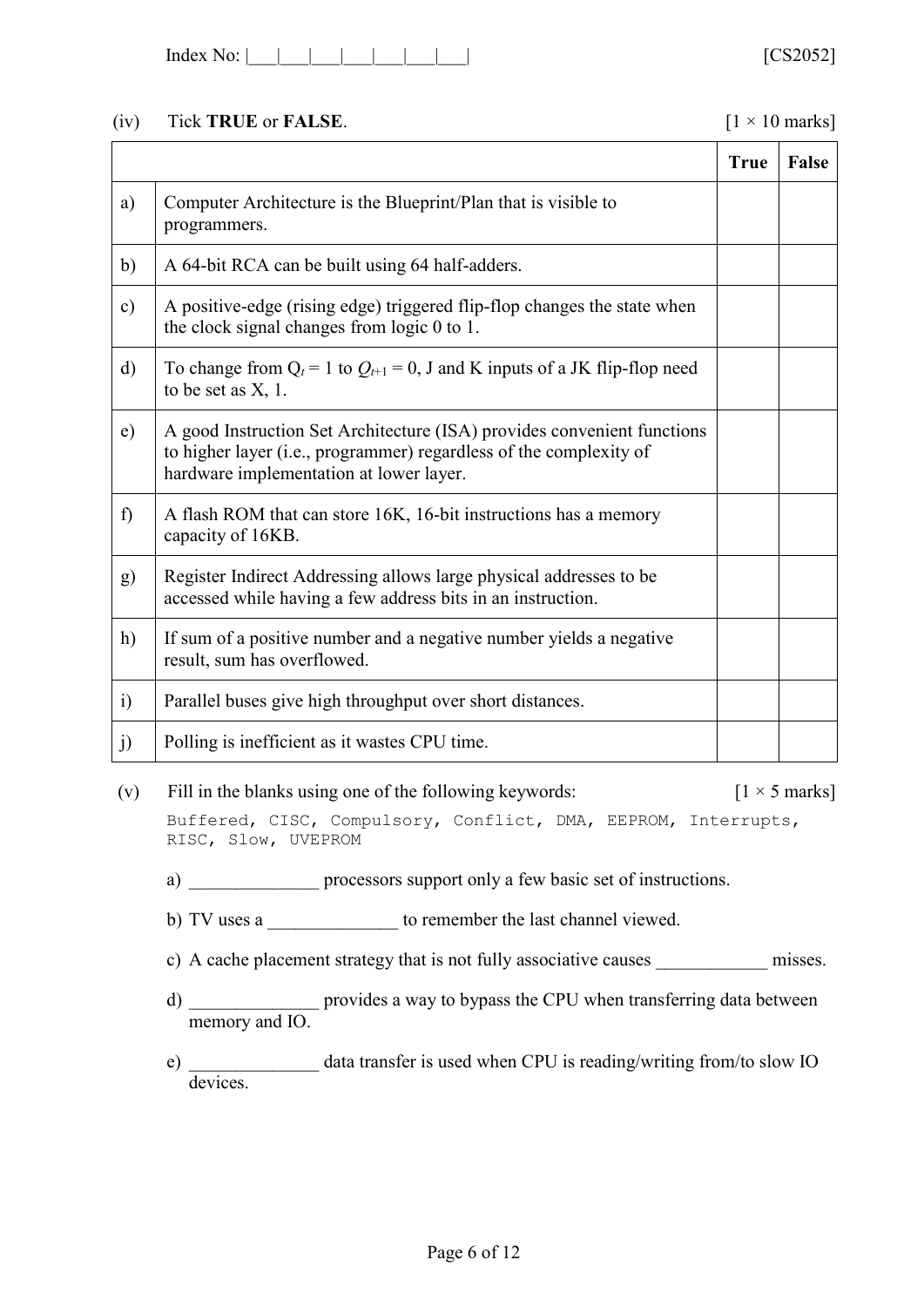| Index<br>۰. |  |  |  |  |  |  |
|-------------|--|--|--|--|--|--|
|-------------|--|--|--|--|--|--|

# **Question 3 [25 marks]**

 $[CS2052]$ 

(i) "*Mobile processors are unlikely to have a Level 3 cache in near future*." Do you agree or disagree with this statement? Briefly Explain. [3 marks]

- (ii) For a given application, 25% of the instructions require memory access. Instruction miss rate is 2% and data miss rate is 4%. L1 cache access time is 2 clock cycles while RAM access time is 50 clock cycles. Cache block size is 4 words.
	- 1. How much time is required to access a word that is not in cache? [2 marks]

2. What is the average memory access time (for both instructions and data)? [3 marks]

(iii) Following program sum all the values in 2D array. Speed up the program by benefiting from spatial and/or temporal locality in caching. Justify your solution. [3 marks]

 $sum = 0$ for  $(j= 0; j < n; j++)$ for  $(i = 0; i < m; i++)$  $sum$  +=  $a[i][j]$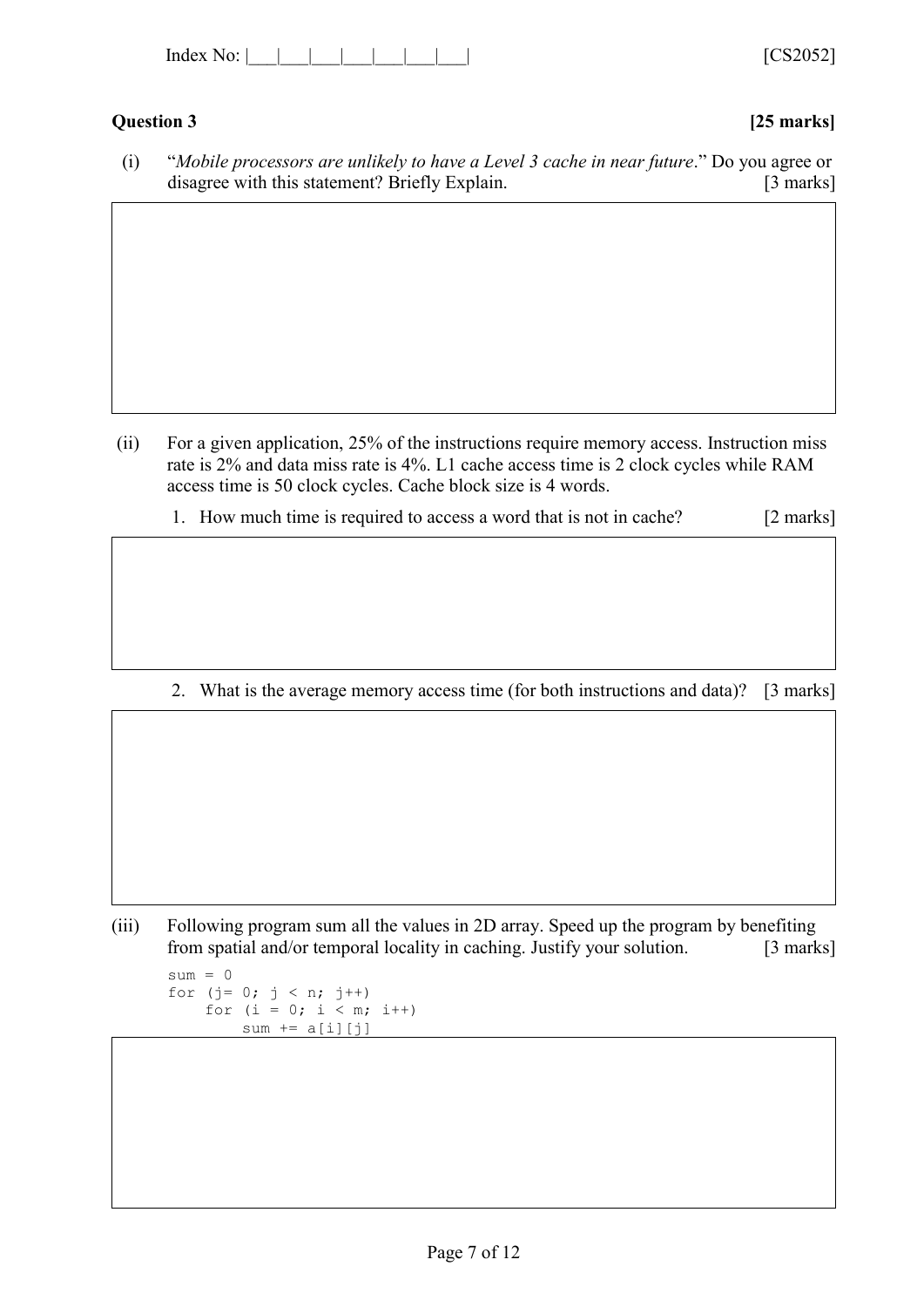| Index<br><b>.</b> Ω. |  |  |  |  |  |  |  |  |
|----------------------|--|--|--|--|--|--|--|--|
|----------------------|--|--|--|--|--|--|--|--|

(iv) Suppose  $m = 100$  and  $n = 200$  in above program (i.e.,  $Q3(iii)$ ). How many clock cycles will be lost due to branching, if the branch penalty is 1 clock cycle? [3 marks]

(v) Modify your optimized program in Q3(iii) to reduce the loss of clock cycles due to branching. Explain why it will reduce lost clock cycles. [3 marks]

(vi) Given an integer *x*, write an Assembly program to generate 2*x*, 3*x*, and 4*x*. For example, if  $x = 4$ , 3 designated registers should contain 8, 12, and 16.

Assume the microprocessor has 20, 8-bit general purpose registers labelled as R1, R2, … R20.  $x \in [0, 63]$ . It is ok to assume *x* is already stored in a general-purpose register. Use only the instruction set given as **Annex**. Comment your code. [8 marks]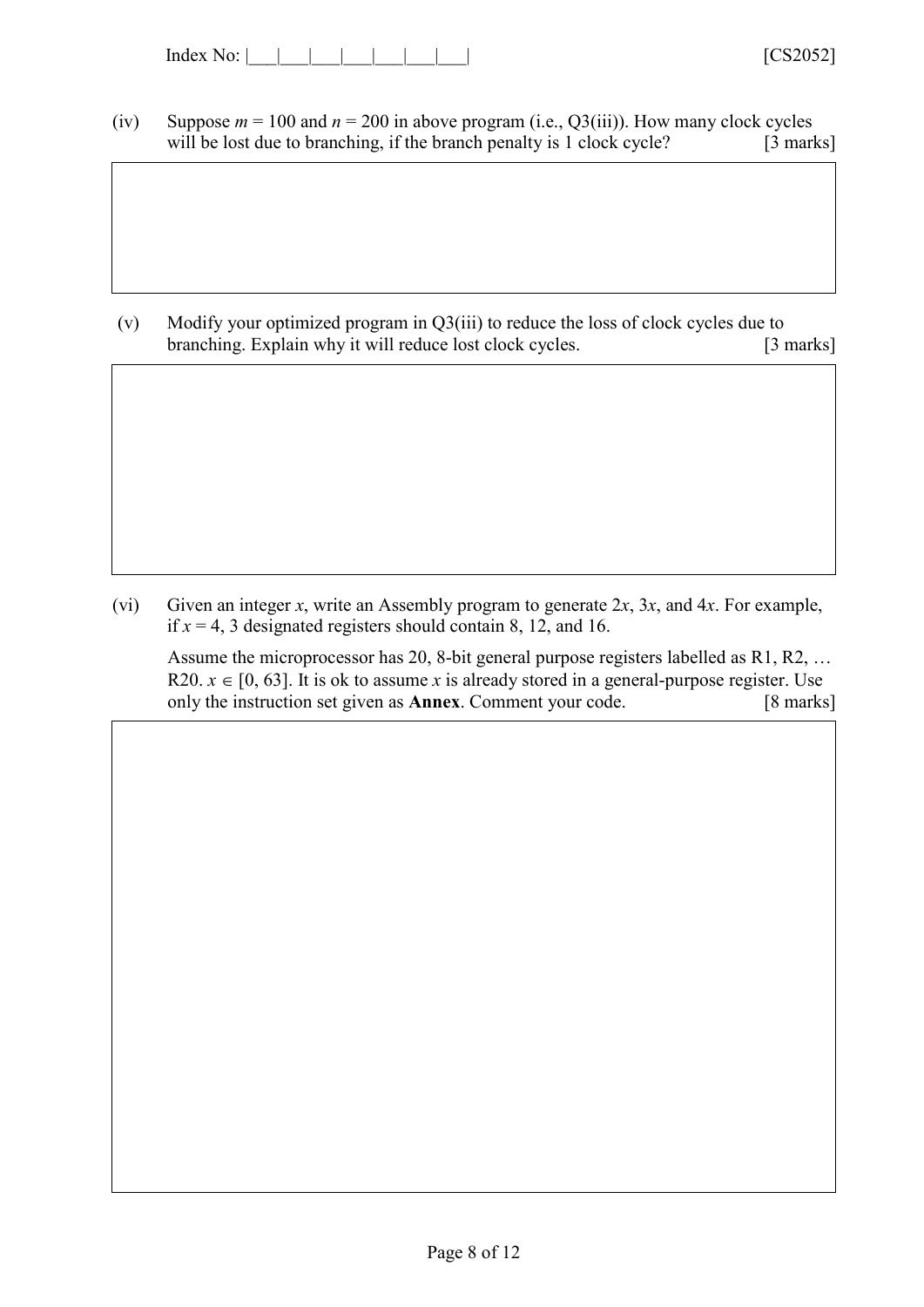| Index<br>No: | 1000000<br>$\mathbf{v}$ |
|--------------|-------------------------|
|--------------|-------------------------|

# **Question 4 [25 marks]**

(i) Using the production line that you observed during the field visit as an example, briefly explain how pipelining improves throughput but not latency. [4 marks]

Answer the questions in the context of following article.

The ARM Cortex-A75 processor is ARM's latest and highest-performance CPU delivering ground-breaking performance and market-leading power efficiency. The processor is broadly applicable from cloud to edge applications, providing improvements in performance, efficiency, and architecture over its predecessors. With significantly improved integer performance, and substantial enhancements in floating point and memory performance, the Cortex-A75 processor is the most powerful Cortex-A processor to date.

Cortex-A75 has 4 cores that support A64 ISA. A75 provides a significant boost in single-thread performance using a fully out-of-order, variable-length, and symmetrical three-way superscalar pipeline. A75 has a shared L3 cache (up to 4MB), support variable frequencies, and potentially independent voltage and power gating for individual or groups of Cores. A75 also uses a private 512KB L2 cache per core with half the latency of traditional high-performance processors. Both the I and D caches are 64KB each. A75 supports large memories with 44-bit physical memory addresses. It provides 20% more integer core performance compared to previous A72 and A73 processors.

– *Parts of the write up are extracted from https://developer.arm.com*

|               |                                                                                                                         | <b>True</b> | False |
|---------------|-------------------------------------------------------------------------------------------------------------------------|-------------|-------|
| a)            | One way to improve memory performance is to increase the width of the<br>data bus.                                      |             |       |
| $\mathbf{b}$  | One way to improve integer and floating-point performance is to build<br>multiplication and division units in hardware. |             |       |
| $\mathbf{c})$ | Each A64 instruction requires the same number of clock cycles.                                                          |             |       |
| $\rm d)$      | Cortex-A75 executes instructions exactly in the same order as they are<br>given in a program.                           |             |       |

### (ii) Tick **TRUE** or **FALSE**. [1 × 4 marks]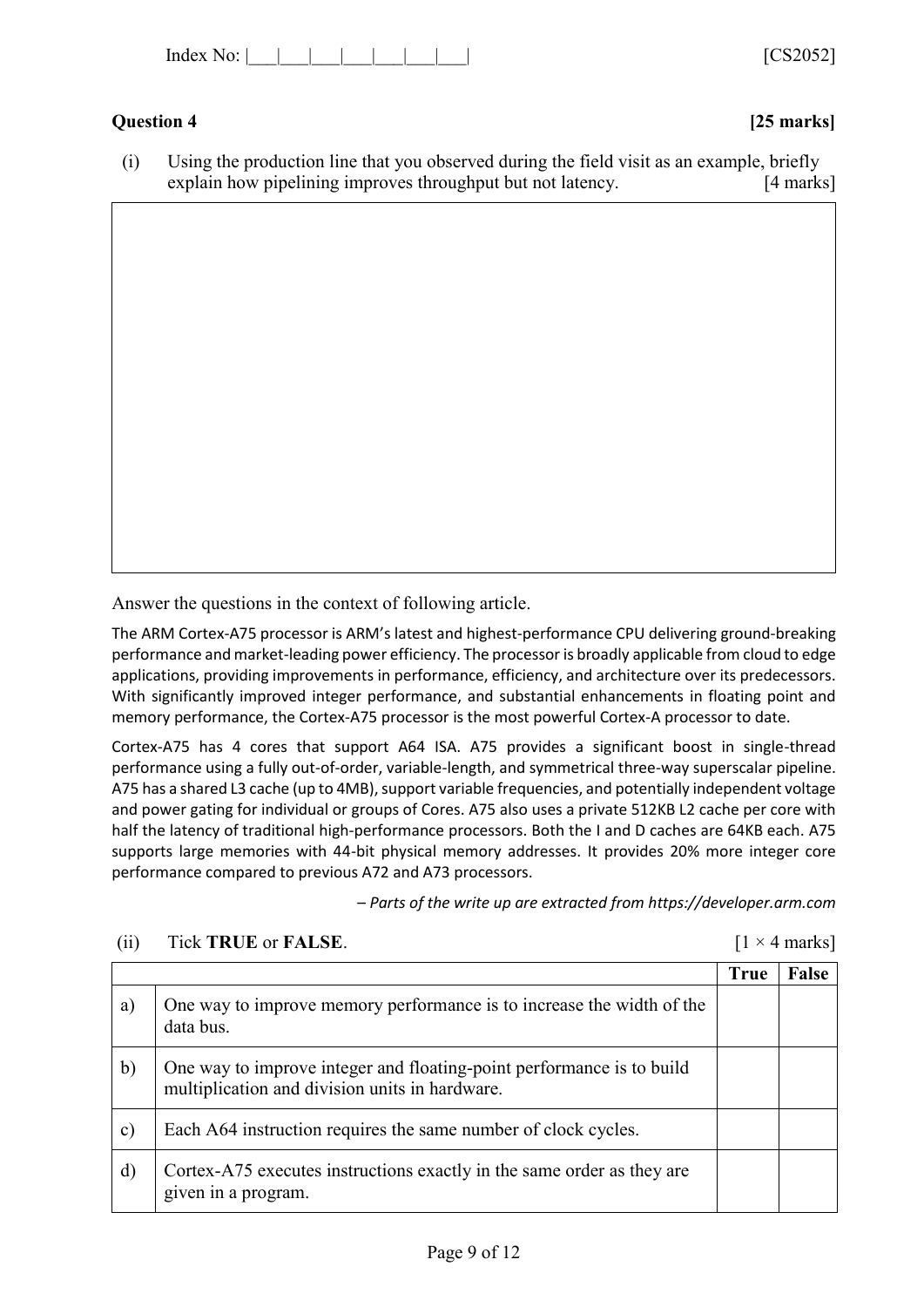Index No: |\_\_\_|\_\_\_|\_\_\_|\_\_\_|\_\_\_\_|\_\_\_\_| \_\_\_\_\_| [CS2052]

(iii) Out of the following techniques in Cortex-A75, which ones reduce the power consumption? [2 marks]

- 1. Use of variable frequencies
- 2. Independent voltage control
- 3. Independent power gating
- a) 1 and 2 only b) 2 and 3 only c)  $1$  and  $3$  only  $d)$   $1, 2,$  and  $3$
- (iv) With the suggested changes, overall speed up of integer performance is 20%. If integer unit is used 60% of the total time, what is the speed up of the overall system? [2 marks]

*Hint*: You may use the Amdahl's law to calculate the speed up.

|    |                  | $Speedup_{Overall}$ |    |                                                                                     |
|----|------------------|---------------------|----|-------------------------------------------------------------------------------------|
|    |                  |                     |    | $Fraction_{Enhanced}$<br>$(1 - Fraction_{Enhanced}) + \frac{1}{Speedup_{Enhanced}}$ |
| a) | 0.9 <sub>2</sub> |                     | b) |                                                                                     |
| c) |                  |                     |    | 2.0                                                                                 |

(v) What is the maximum size of RAM supported by Cortex-A75? [2 marks]

# (vi) Draw the cache hierarchy of Cortex-A75. Clearly label the diagram. [5 marks]